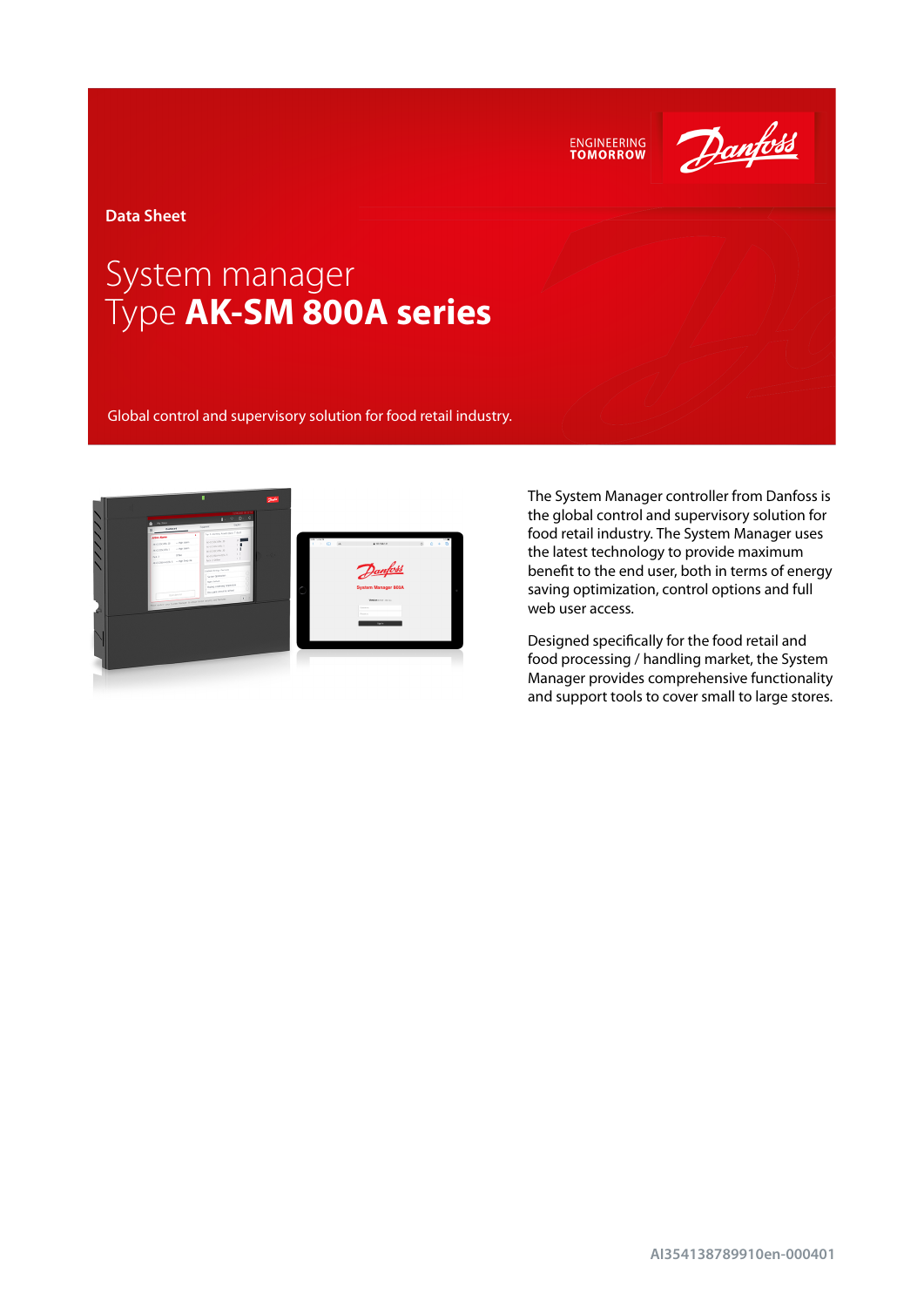## **Features**

## **Designed and created for Food Retail**

• Built-in HVAC, light and compressor control for a flexible system design.

## **4 versions**

- AK-SM 820A (Small store)
- AK-SM 850A (Refrigeration)
- AK-SM 880A (Full store)
- AK-SM 880A TP78 (Retrofit)

## **Connectivity**

- x3 USB port connections
- Mobile device support for built in Utilities

## **Multiple Fieldbus Connections**

• Dedicated fieldbus tailored for Food retailers (LON, Modbus, Ethernet)

## **IT Security Best Practice**

• Secure web connection (HTTPS), Secure e-mail, Encrypted data and secure software update packages

## **Enhanced User Interface**

- Color touch screen
- New HTML5 based web browser support
- Duplicate to what is described in connectivity above
- Updated User Interface and Quick Link menus help navigate faster though the system

## **Secure Wi-Fi Access Point**

• Direct connection from your device trough the integrated Wi-Fi access point for extended connectivity.

#### **Faster processing power**

• Responsive system performance provided through a Linux operating system and upgraded processor family.

#### **Expanded data collection**

• Extended log point collection for future view, export or sync with cloud.

## **Full Web browser interface**

• All browser-based (HTML5) for online access through StoreView Browser 5.

## **Cloud integration**

- Operational efficiency through the Alsense Food Retail cloud platform and connected services.
- Open data access for enterprise systems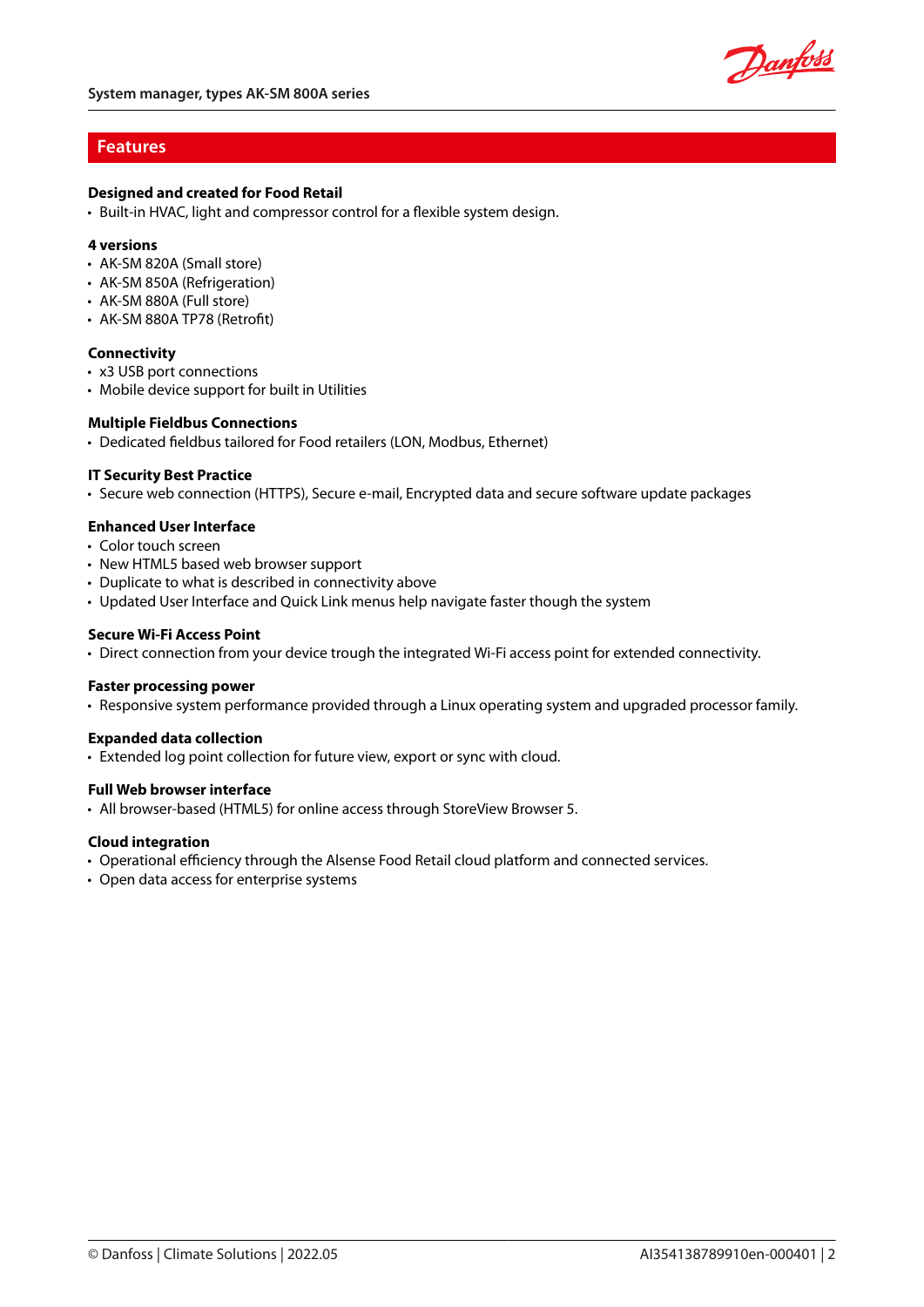

## **Product specification**

## **Facts**

## **Product highlights**

- All new Electronics platform supporting new Operating System (based on Linux)
- Implementation of IT industry standard security protocols (HTTPS, SSL/TSL 1.2, WPA2 encryption)
- Full HTML5 web browser, known as StoreView Browser 5 (SvB5)
- New Utilities App (integrated in SvB5)
- Support of Mobile devices (Utilities App only)
- Retro-fit ready includes EoL and legacy control functions supporting smooth upgrade path
- Extended History logging
- Secure Wi-Fi Access point for site connection without disrupting WAN network

## **Design features**

- Enhanced UI new yet familiar touch screen
- Additional USB connections supporting flash drives.
- Built-in Wi-Fi access point

## **Hardware capability features**

- Quad core processor
- Fieldbus support Lon RS485, Lon TP78, Modbus, SNMP
- Future utilization 2nd Ethernet, CANbus
- Connections (Ethernet, USB, Wi-Fi Access point, Alarm relays)

# **Technical data**

#### **Table 1: Technical data**

| <b>AK-SM 800A version comparison</b>                                                                                                          | <b>AK-SM 820A</b><br><b>Small store</b>  | <b>AK-SM 850A</b><br><b>Refrigeration</b>                      | <b>AK-SM 880A</b><br>Full                                      |
|-----------------------------------------------------------------------------------------------------------------------------------------------|------------------------------------------|----------------------------------------------------------------|----------------------------------------------------------------|
| <b>Refrigeration Control</b>                                                                                                                  |                                          |                                                                |                                                                |
| All AK-SM 800A variants come with Centralized I/O and Pack /<br>Case control options.<br><b>EKC</b><br>AK <sub>2</sub><br><b>SLV</b><br>FC102 | Max. 32 generic device support           | Max 170 generic device - see<br><b>Table 4: Specifications</b> | Max 170 generic device - see<br><b>Table 4: Specifications</b> |
| <b>Lighting Control</b>                                                                                                                       |                                          |                                                                |                                                                |
| All AK-SM 800A variants come with built in lighting control via<br>I/O modules.<br>The number of zones differ.                                | 10                                       | 30                                                             | 30                                                             |
| <b>HVAC</b>                                                                                                                                   |                                          |                                                                |                                                                |
| Only the AK-SM 820A and AK-SM 880A support built in HVAC<br>control via I/O                                                                   | 10                                       | n/a                                                            | 45                                                             |
| <b>Alarms (Active)</b>                                                                                                                        |                                          |                                                                |                                                                |
| Capacity                                                                                                                                      | 500                                      | 500                                                            | 500                                                            |
| Miscellaneous points (via IO modules)                                                                                                         |                                          |                                                                |                                                                |
| Relay (R), Sensor (S), ON / OFF (O / F), Variable (V)                                                                                         | $R = 20, S = 20, O/$<br>$F = 20, V = 20$ | R=70, S=80, O/<br>$F = 70, V = 70$                             | R=70, S=80, O /<br>$F = 70, V = 70$                            |
| <b>Master control</b>                                                                                                                         |                                          |                                                                |                                                                |
| Po Optimization, Master Schedules, AKC ON Note: Adaptive De-<br>frost not currently supported                                                 | Yes                                      | Yes                                                            | Yes                                                            |
| <b>Misc Calculations</b>                                                                                                                      |                                          |                                                                |                                                                |
| Boolean Logic statements                                                                                                                      | 96                                       | 96                                                             | 96                                                             |
| <b>History</b>                                                                                                                                |                                          |                                                                |                                                                |
| The AK-SM 800A has the ability to record datapoints for history<br>and view.                                                                  | 3000 total points                        | 3000 total points                                              | 3000 total points                                              |
| <b>History HACCP</b>                                                                                                                          | 200 total points                         | 200 total points                                               | 200 total points                                               |
| <b>Leak Detectors</b>                                                                                                                         |                                          |                                                                |                                                                |
| Refrigerant gas detectors (connected via AK I/O)                                                                                              | 10                                       | 50                                                             | 50                                                             |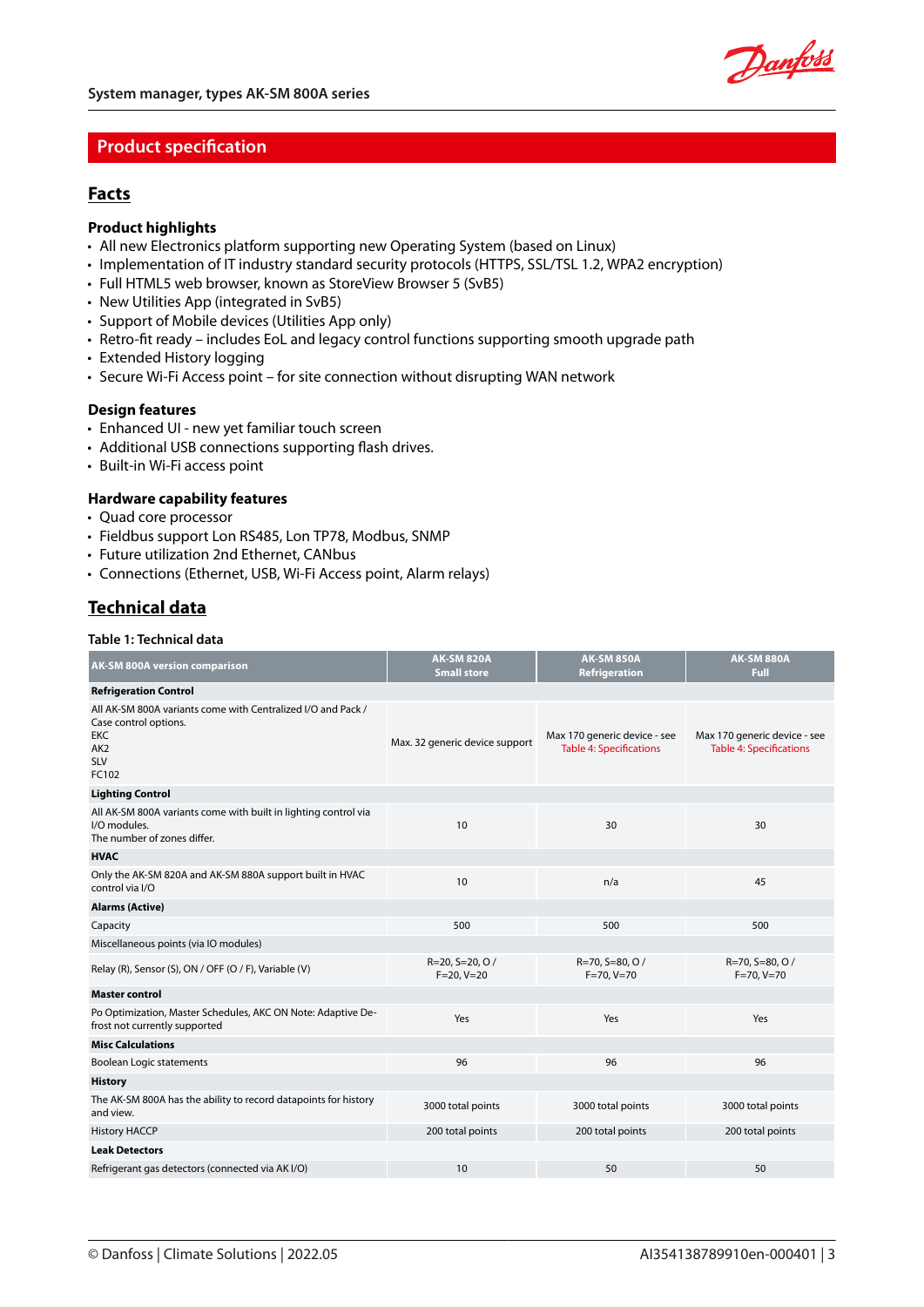

## <span id="page-3-0"></span>**System manager, types AK-SM 800A series**

| <b>AK-SM 800A version comparison</b>                                                         | <b>AK-SM 820A</b><br><b>Small store</b> | <b>AK-SM 850A</b><br>Refrigeration | <b>AK-SM 880A</b><br><b>Full</b> |
|----------------------------------------------------------------------------------------------|-----------------------------------------|------------------------------------|----------------------------------|
| <b>Energy Meters</b>                                                                         |                                         |                                    |                                  |
| Pulse Input (via I/O module), Carlo Garvazi, Wattnode, Wattnode<br>Plus MODBUS, Veris MODBUS | 32                                      | 80                                 | 80                               |
| Schneider PM3255 and iEM3250                                                                 |                                         |                                    |                                  |

## **Table 2: Generic capacity**

| <b>Features</b>                                                                     | Max # of nodes                      | <b>Modbus properties</b>        |
|-------------------------------------------------------------------------------------|-------------------------------------|---------------------------------|
| <b>Danfoss Modbus</b>                                                               |                                     |                                 |
| Danfoss Modbus controller devices (EKC, AK-CC, AK-PC 3,4,5x, MCX)                   | 170 total across both chan-<br>nels | PARITY EVEN, 38400, DATA_8_BITS |
| Danfoss gas sensors (DGS)                                                           | 50                                  | PARITY EVEN, 38400, DATA 8 BITS |
| Danfoss SLV, WattNode Modbus (Modbus)                                               | 120                                 | PARITY EVEN, 19200, DATA 8 BITS |
| Danfoss SNMP                                                                        |                                     |                                 |
| Danfoss SNMP controller devices                                                     | 160                                 | n/a                             |
| Danfoss Lon (RS485/TP78)                                                            |                                     |                                 |
| AK2 Multi-Case controllers (max per front end / no further generic devices allowed) | 60                                  | n/a                             |
| <b>AK2 Pack Controllers</b>                                                         | 12                                  | n/a                             |
| Danfoss Danbuss (Legacy AKC)                                                        |                                     |                                 |
| Danfoss Danbuss via PI-200 (max X4 PI-200 per front end)                            | 120                                 |                                 |

## **Table 3: Generic capacity**

| Typical mix examples                                                                  | Field bus deployment examples    |
|---------------------------------------------------------------------------------------|----------------------------------|
| Danfoss Pack $(x12)$ + Danfoss Case $(x158)$ = 170 max.                               | 12 LonWorks, 120 Mod#1, 38 Mod#2 |
| Danfoss Pack $(x10)$ + Danfoss Case $(x110)$ + Danfoss Gas sensors $(x50)$ = 170 max. | 10 LonWorks, 120 Mod#1, 40 Mod#2 |
| Danfoss Pack $(x10)$ + Danfoss AK2 Multi-Evap Case $(x50)$ = 60 max.                  | 60 LonWorks                      |
| Danfoss Rack I/O $(x12)$ + Danfoss Case $(x170)$ = 170 max.                           | LonWorks, 85 Mod#1, 85 Mod#2     |

## **0** NOTE:

Max. 120 Modbus nodes per Modbus channel (170 max. in total between Mod#1 and Mod#2)

# **Specifications**

| <b>Table 4: Specifications</b> |                                                                    |                                                                                                                        |                   |
|--------------------------------|--------------------------------------------------------------------|------------------------------------------------------------------------------------------------------------------------|-------------------|
| <b>Data communication</b>      |                                                                    |                                                                                                                        |                   |
| Ethernet (WAN/Host network)    | $\mathbf{1}$                                                       |                                                                                                                        |                   |
| <b>USB</b>                     | $2 (Host) + 1 (800 mA)$                                            |                                                                                                                        |                   |
| Wi-Fi (Point-to-point access)  | $\mathbf{1}$                                                       |                                                                                                                        |                   |
| Alarm relays                   |                                                                    | 2 Contact voltage: up to 240 V, Current rating: max. 5 Amp for AC-1 (Ohmic load), Max. 3 Amp for AC-15(inductive load) |                   |
| <b>Field Bus Support</b>       |                                                                    |                                                                                                                        |                   |
| RS485 Modbus                   | $\overline{2}$                                                     |                                                                                                                        |                   |
| RS485 LON                      | $\mathbf{1}$                                                       |                                                                                                                        |                   |
| <b>TP78</b>                    | 4 (optional code #)                                                |                                                                                                                        |                   |
| <b>CANbus</b>                  | 1 (future)                                                         |                                                                                                                        |                   |
| Ethernet                       | 1 (future)                                                         |                                                                                                                        |                   |
| <b>Hardware specifications</b> |                                                                    |                                                                                                                        |                   |
| Enclosure                      | <b>IP20</b>                                                        |                                                                                                                        |                   |
| Dimensions (WxDxH)             | 295 mm (11.6") x 65 mm (2.5") x 235 mm (9.3")                      |                                                                                                                        |                   |
| Weight (gross)                 | 2,408 kg                                                           |                                                                                                                        |                   |
| <b>WiFi transmitter</b>        |                                                                    |                                                                                                                        |                   |
| <b>WIFI Type</b>               | Wi-Fi Access Point                                                 |                                                                                                                        |                   |
| Transmitter type               | Wi-Fi 2.4 GHz / 5 GHz (IEEE 802.11a/b/g/n/ac)                      |                                                                                                                        |                   |
| <b>Transmit Frequency</b>      | 2412 - 2472 MHz, 4900 - 5925 MHz (frequencies limited by Software) |                                                                                                                        |                   |
| <b>Receive Frequency</b>       | 2412 - 2472 MHz, 4900 - 5925 MHz                                   |                                                                                                                        |                   |
| Antenna Gain                   | 2.4 GHz gain: 1.8 dBi, 5 GHz gain: 4.9 dBi                         |                                                                                                                        |                   |
| <b>Communication standards</b> | • Modbus<br>• Lonworks<br>• Danbus (via PI-200)<br>· SNMP          |                                                                                                                        |                   |
| Ports open                     | Use                                                                | Port no.                                                                                                               | User configurable |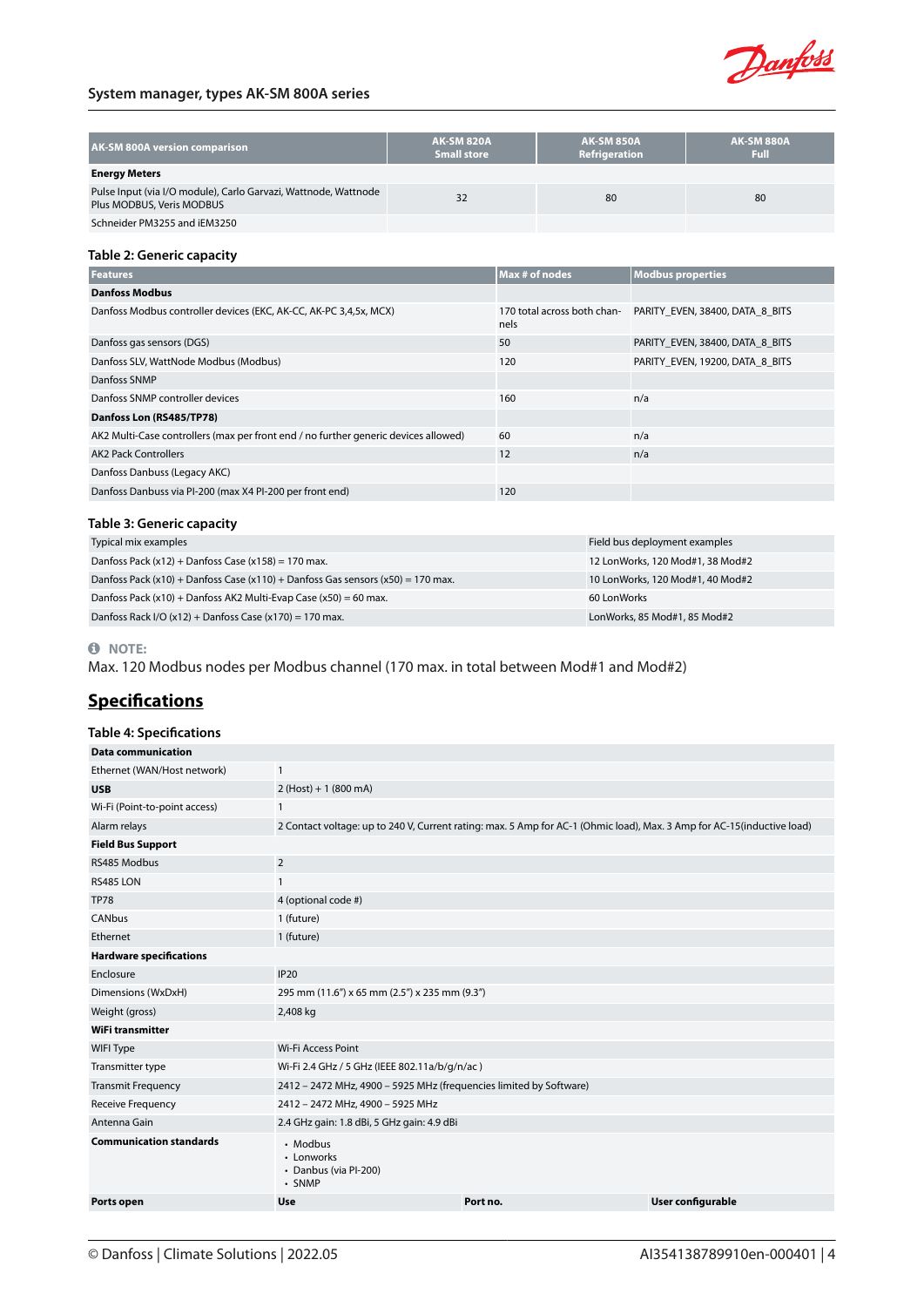

#### **System manager, types AK-SM 800A series**

| <b>HTTPS</b>            | Web communications          | 443                    | Yes       |
|-------------------------|-----------------------------|------------------------|-----------|
| Service tool (AK-ST500) | Service tool communications | 1041, 254              | <b>No</b> |
| <b>SNMP</b>             | <b>SNMP</b> communications  | 5136                   | No        |
| PI200                   | PI200 communications        | 1041                   | Yes       |
| Local host              | Local processes monitoring  | 2812                   | No        |
| Host network            | Host network communication  | 5003, 5004, 5005, 5006 | <b>No</b> |

## **Security**

The System Manager 800A series has been designed to reside behind appropriately configured firewalls and secure LAN. Do not install on any public or non secure network.

## **Remote encrypted Communications**

- HTTPS Web browser support (Chrome / Safari / Edge (Chromium))
- HTTPS XML

## **Communication Ports**

- 443 HTTPS (user configurable)
- Wi-Fi Access Point

## **System Passwords / User access**

- All passwords stored in encrypted format
- User authentication required for unit access (no view only mode)
- Passwords comply with min 8 characters (1 capital, 1 special character, 1 numeral)
- User accounts and passwords not stored in system application database
- Password reset via authenticated unit check and issue of temporary code
- Danfoss does not have access nor can view passwords

#### **Software update**

- System software (application/device files/OS) stored and distributed via Danfoss software server
- Software payloads have digital signature to ensure authentic source

#### **E-mail alarm notifications**

• SSL/TSL 1.2

## **Wi-Fi User Wireless access point (point to point connection to unit)**

- WPA2 encryption
- Default state off, enabled only via authorized users for 120 mins
- Isolated from WAN / Host network
- Password protected SSID associated with unit host #, password

#### **General**

- Access to USB application functions (USB flash drive) based on user authentication level/permission
- Factory set Linux OS firewall enabled all non -required ports closed
- Linux OS updates available via Danfoss secure update server
- FTP not available nor used in system
- Linux firewall between wireless access point and host network
- $\cdot$  Linux firewall between Ethernet 0 and Ethernet 1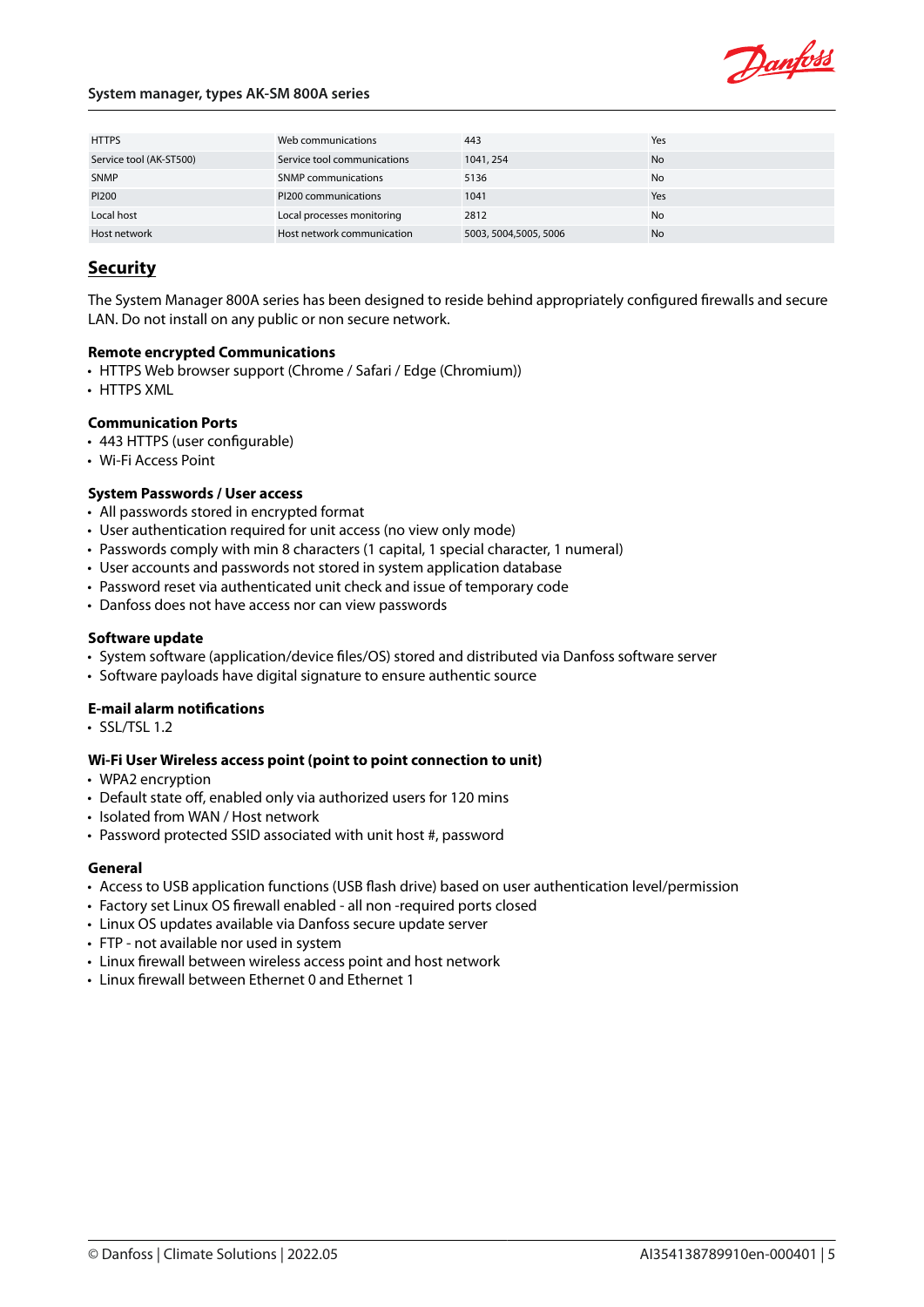

## **Ordering**

## **Table 5: Ordering**

| <b>Description</b>                                  | <b>Options</b>                                    | Code no. |
|-----------------------------------------------------|---------------------------------------------------|----------|
| C-Store (Refrigeration / HVAC / Lighting)           | Convenience Store version with 32 device capacity | 080Z4024 |
| No Wi-Fi, C-Store (Refrigeration / HVAC / Lighting) | Convenience Store version with 32 device capacity | 080Z4025 |
| Refrigeration (including lighting)                  | Refrigeration version with 170 device capacity    | 080Z4021 |
| No Wi-Fi, Refrigeration (including lighting)        | Refrigeration version with 170 device capacity    | 080Z4022 |
| Full (Refrigeration / HVAC / Lighting)              | Smart store version with device capacity          | 080Z4028 |
| <b>TP78</b>                                         | Smart store version with device capacity          | 080Z4029 |
|                                                     |                                                   |          |

## **Certificates, declarations, and approvals**

A full list of certificates, declarations and approvals are centrally managed in our Product Store. Individual code number may have some or all approvals, and certain local approvals may not be ready yet.

As some of these documents may change over time, you can always check the latest status at danfoss.com, on our Product Store or by contacting your local Danfoss representative.